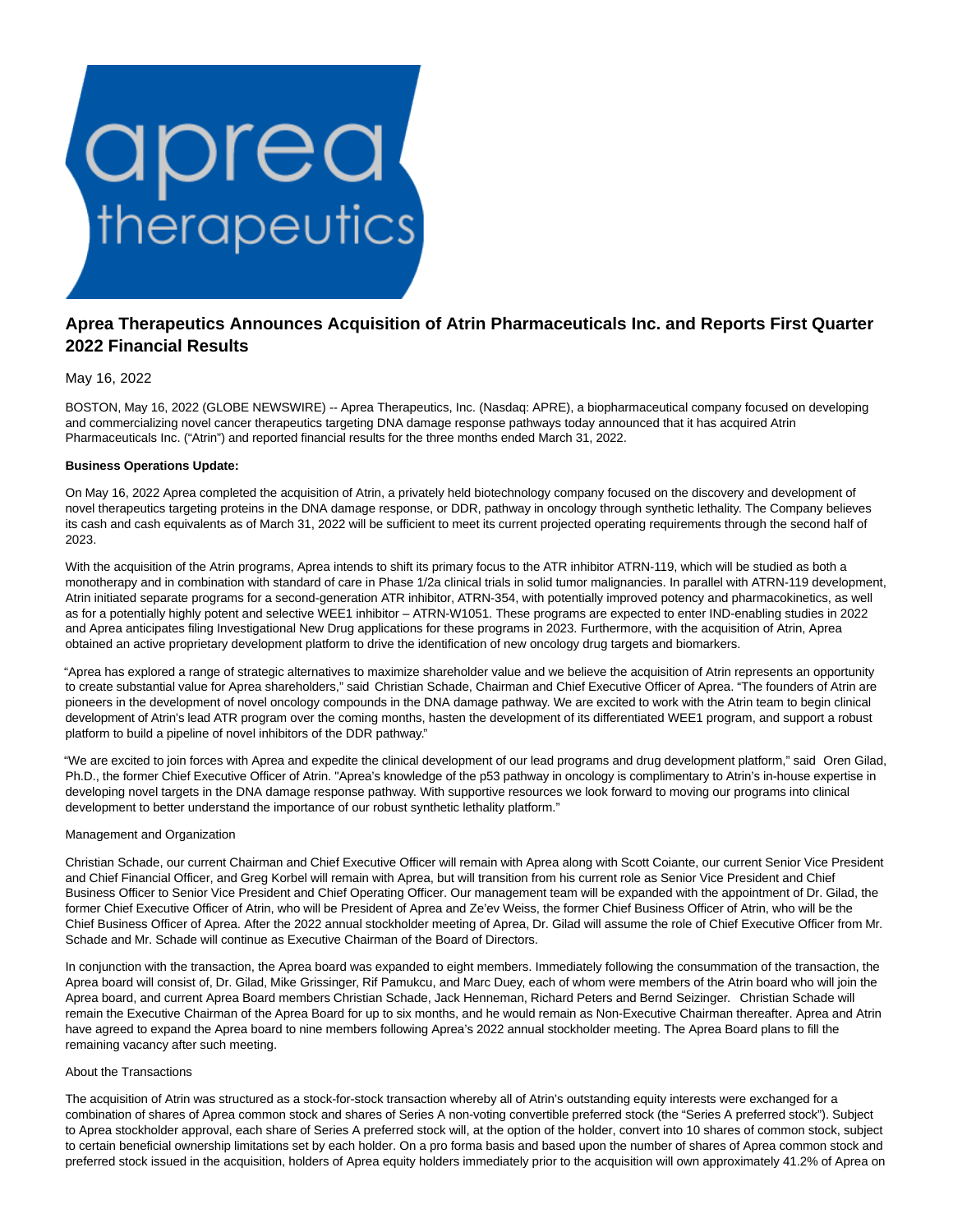an as-converted basis and former Atrin equity holders will own approximately 58.8% of Aprea on an as-converted basis immediately after these transactions. The acquisition was approved by the Board of Directors of Aprea and the Board of Directors and the requisite equity holders of Atrin. The closing of the transactions was not subject to the approval of Aprea stockholders.

In connection with acquisition of Atrin, each holder of Aprea common stock as of immediately before the closing of the transaction will be entitled to a non-transferrable contingent value right ("CVR"). Holders of the CVR will be entitled to receive certain payments from proceeds received by Aprea, if any, related to the disposition, if any, of its legacy p53 reactivator assets during the 2-year period following the closing of the transaction.

Wedbush PacGrow is serving as exclusive strategic advisor to Aprea, H.C. Wainwright & Co. is serving as exclusive strategic advisor to Atrin, Sidley Austin LLP is serving as legal counsel to Aprea, and DLA Piper LLP (US) is serving as legal counsel to Atrin.

Immediately after the completion of the acquisition, Aprea is expected to have pro forma cash on hand, before transaction-related expenses, of approximately \$48 million (unaudited) and cash runway through the second half of 2023.

Additional details will be available in an updated corporate presentation that can be found in the investor section of the Aprea website at [Link.](https://www.globenewswire.com/Tracker?data=fjGZW2IH4z7cLwHPwLI3kU7XEBngFWOTFQTGSXRCO1qf4FlJhmxa17sjKwRCgKnrj-_lrQn3mGvIaLlpXvTiTslG0g4lfFOr4N9f7-Jj93k=)

## **First Quarter Financial Results**

- **Cash and cash equivalents:** As of March 31, 2022, the Company had \$47.6 million of cash and cash equivalents compared to \$53.1 million of cash and cash equivalents as of December 31, 2021. The Company believes its cash and cash equivalents as of March 31, 2022 will be sufficient to meet its current projected operating requirements through the second half of 2023.
- **Research and Development (R&D) expenses:** R&D expenses were \$4.1 million for the quarter ended March 31, 2022, compared to \$6.8 million for the comparable period in 2021. The decrease in R&D expenses was primarily due to decreases in clinical trial activity and related costs for (i) our pivotal Phase 3 clinical trial of eprenetapopt with azacitidine for the frontline treatment of TP53 mutant MDS, (ii) our Phase 2 post-transplant MDS/AML clinical trial, (iii) our Phase 1 AML trial, (iv) our Phase 1/2 solid tumor trial and our Phase 1 dose-escalation trial of APR-548.
- **General and Administrative (G&A) expenses:** G&A expenses were \$4.0 million for the quarter ended March 31, 2022, compared to \$3.4 million for the comparable period in 2021. The increase in G&A expenses was primarily due to increases in legal expense and non-cash stock-based compensation expense.
- **Net loss:** Net loss was \$7.9 million, or \$0.36 per share for the quarter ended March 31, 2022, compared to a net loss of \$9.7 million, or \$0.46 per share for the quarter ended March 31, 2021. The Company had 21,974,302 shares of common stock outstanding as of March 31, 2022.

#### **Conference Call and Webcast Details**

Aprea will host a webcast on May 16, 2022 at 4:30pm EDT to discuss the acquisition. The webcast can be accessed under the "Events Calendar" in the Investors section of the Aprea website at [Link](https://www.globenewswire.com/Tracker?data=aWaHUbMLZw0FtMWp05-Je988KJs3lXfHeYpOhN0sklX2-tXkDgVXYecQSucNV0V_iVpLQ0Y9qoU-nehVb_nyZFlXcz3rLyWHe-GeJypG90w=)

#### **About Aprea Therapeutics, Inc.**

Aprea Therapeutics, Inc. is a biopharmaceutical company headquartered in Boston, Massachusetts with research facilities in Doylestown, Pennsylvania, focused on developing and commercializing novel cancer therapeutics that target DNA damage response pathways. The Company's lead program is ATRN-119, a Phase 1-ready small molecule ATR inhibitor being developed for solid tumor indications. For more information, please visit the company website a[t www.aprea.com.](https://www.globenewswire.com/Tracker?data=5Ir0GL42hE1a1F7tGmaDx5RRwWdCnCnJGYkTlwBhlXrcvTUW5vhwdInd-D3WAODBag8fiN1ubr-VPTVgj_Ecbw==)

The Company may use, and intends to use, its investor relations website a[t https://ir.aprea.com/ a](https://www.globenewswire.com/Tracker?data=V0MD6JvCTQkzBh4QpNdYyjPO1MghFEgzf5DGHEko4fBOd61Grls4YaC2sjQeqzc3PA96d8wQ7RwSRzwYQSmEt7zZCwiTBJwOt5ZWvKy9Tqw=)s a means of disclosing material nonpublic information and for complying with its disclosure obligations under Regulation FD.

#### **Forward Looking Statement**

Certain information contained in this press release includes "forward-looking statements", within the meaning of Section 27A of the Securities Act of 1933, as amended, and Section 21E of the Securities Exchange Act of 1934, as amended, related to our study analyses, clinical trials, regulatory submissions, and projected cash position. We may, in some cases use terms such as "future," "predicts," "believes," "potential," "continue," "anticipates," "estimates," "expects," "plans," "intends," "targeting," "confidence," "may," "could," "might," "likely," "will," "should" or other words that convey uncertainty of the future events or outcomes to identify these forward-looking statements. Our forward-looking statements are based on current beliefs and expectations of our management team that involve risks, potential changes in circumstances, assumptions, and uncertainties. Any or all of the forward-looking statements may turn out to be wrong or be affected by inaccurate assumptions we might make or by known or unknown risks and uncertainties. These forward-looking statements are subject to risks and uncertainties including risks related to the success and timing of our clinical trials or other studies, risks associated with the coronavirus pandemic and the other risks set forth in our filings with the U.S. Securities and Exchange Commission. For all these reasons, actual results and developments could be materially different from those expressed in or implied by our forward-looking statements. You are cautioned not to place undue reliance on these forward-looking statements, which are made only as of the date of this press release. We undertake no obligation to publicly update such forward-looking statements to reflect subsequent events or circumstances.

Source: Aprea Therapeutics, Inc.

Corporate Contacts:

Scott M. Coiante Sr. Vice President and Chief Financial Officer 617-463-9385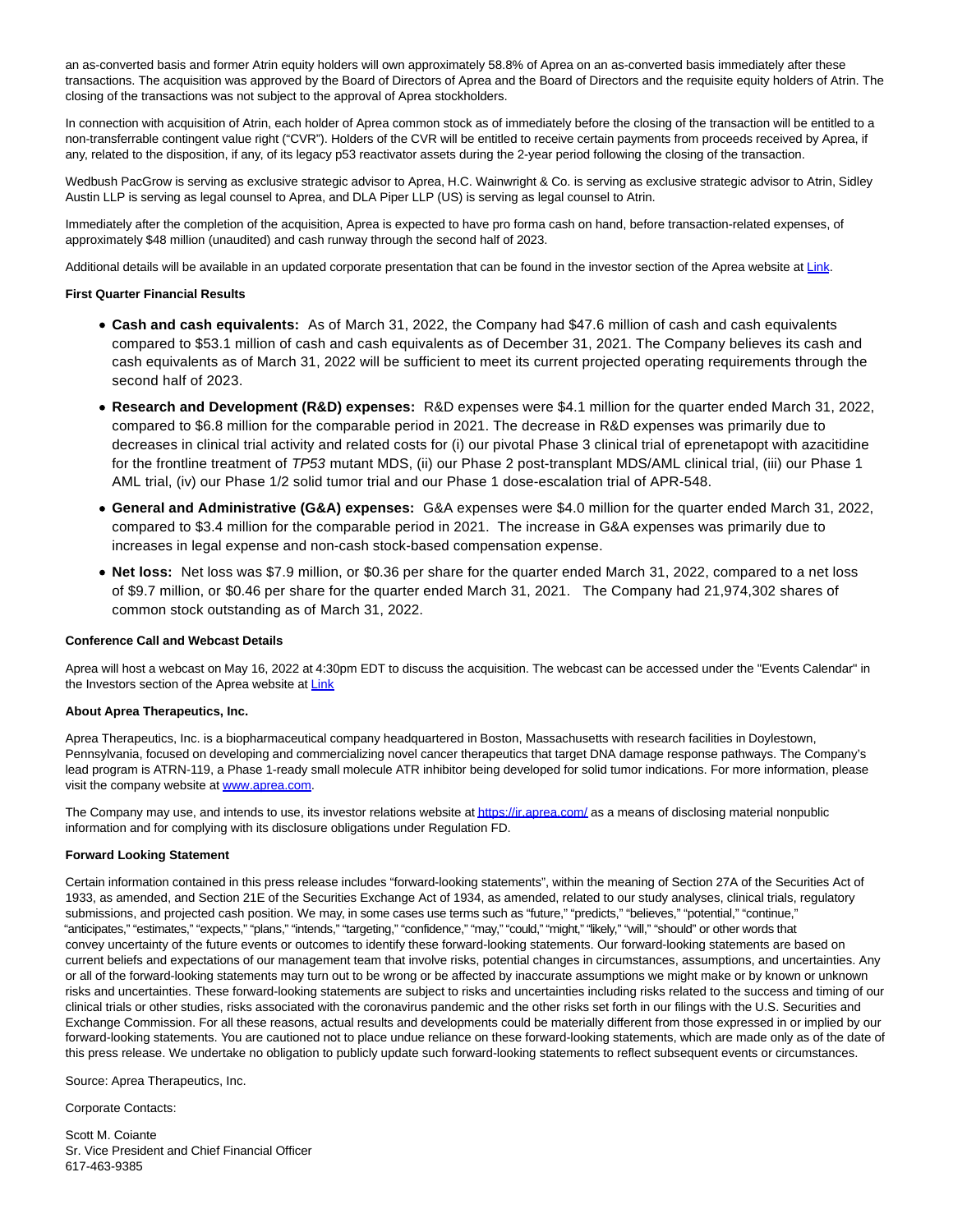## **Aprea Therapeutics, Inc. Condensed Consolidated Balance Sheets (Unaudited)**

|                                                                                             | March 31, 2022 |                | December 31, 2021 |                 |
|---------------------------------------------------------------------------------------------|----------------|----------------|-------------------|-----------------|
| <b>Assets</b>                                                                               |                |                |                   |                 |
| Current assets:                                                                             |                |                |                   |                 |
| Cash and cash equivalents                                                                   | \$             | 47,651,774     | \$.               | 53,076,052      |
| Prepaid expenses and other current assets                                                   |                | 2,393,096      |                   | 3,508,358       |
| Total current assets                                                                        |                | 50,044,870     |                   | 56,584,410      |
| Property and equipment, net                                                                 |                | 20,587         |                   | 23,870          |
| Right of use lease and other noncurrent assets                                              |                | 271,552        |                   | 215,183         |
| <b>Total assets</b>                                                                         | \$             | 50,337,009     | \$                | 56,823,463      |
| <b>Liabilities and Stockholders' Equity</b>                                                 |                |                |                   |                 |
| Current liabilities:                                                                        |                |                |                   |                 |
| Accounts payable                                                                            | \$             | 1,988,007      | \$                | 1,773,032       |
| Accrued expenses                                                                            |                | 4,512,616      |                   | 5,352,996       |
| Lease liability-current                                                                     |                | 219,499        |                   | 190,471         |
| <b>Total current liabilities</b>                                                            |                | 6,720,122      |                   | 7,316,499       |
| Lease liability-noncurrent                                                                  |                | 28,061         |                   |                 |
| <b>Total liabilities</b>                                                                    |                | 6,748,183      |                   | 7,316,499       |
| Commitments and contingencies                                                               |                |                |                   |                 |
| Stockholders' equity:                                                                       |                |                |                   |                 |
| Common stock, par value \$0.001; 21,974,302 and 21,859,413 shares issued and outstanding at |                |                |                   |                 |
| March 31, 2022 and December 31, 2021, respectively.                                         |                | 21,974         |                   | 21,859          |
| Additional paid-in capital                                                                  |                | 243,062,384    |                   | 240,978,439     |
| Accumulated other comprehensive loss                                                        |                | (10, 424, 461) |                   | (10, 358, 956)  |
| Accumulated deficit                                                                         |                | (189,071,071)  |                   | (181, 134, 378) |
| Total stockholders' equity                                                                  |                | 43,588,826     |                   | 49,506,964      |
| Total liabilities and stockholders' equity                                                  | \$             | 50,337,009     | \$                | 56,823,463      |

# **Aprea Therapeutics, Inc. Condensed Consolidated Statements of Operations and Comprehensive Loss (Unaudited)**

|                                                                           | Three Months Ended March 31, |   |              |  |
|---------------------------------------------------------------------------|------------------------------|---|--------------|--|
|                                                                           | 2022                         |   | 2021         |  |
| Operating expenses:                                                       |                              |   |              |  |
| Research and development                                                  | \$<br>4.089.577              | S | 6,763,848    |  |
| General and administrative                                                | 3,985,298                    |   | 3,425,833    |  |
| Total operating expenses                                                  | 8,074,875                    |   | 10,189,681   |  |
| Other income (expense):                                                   |                              |   |              |  |
| Interest (expense) income                                                 | 1,971                        |   | (1,057)      |  |
| Foreign currency (loss) gain                                              | 136,211                      |   | 521,983      |  |
| Total other income (expense)                                              | 138,182                      |   | 520,926      |  |
| Net loss                                                                  | \$<br>$(7,936,693)$ \$       |   | (9,668,755)  |  |
| Other comprehensive income (loss):                                        |                              |   |              |  |
| Foreign currency translation                                              | (65, 505)                    |   | (402,850)    |  |
| Total comprehensive loss                                                  | (8,002,198)                  |   | (10,071,605) |  |
| Net loss per share attributable to common stockholders, basic and diluted | \$<br>$(0.36)$ \$            |   | (0.46)       |  |
| Weighted-average common shares outstanding, basic and diluted             | 21,901,531                   |   | 21,186,827   |  |